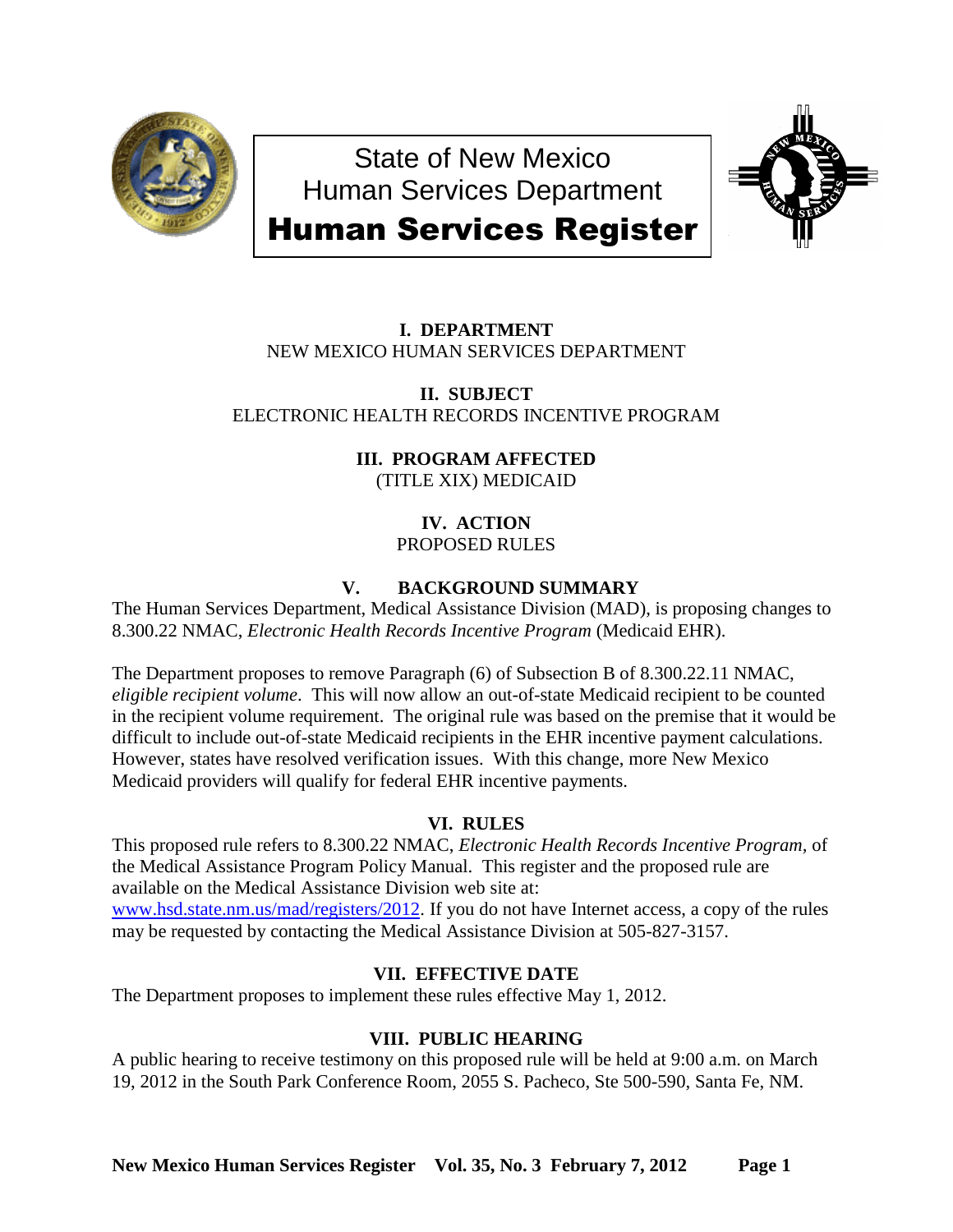If you are a person with a disability and you require this information in an alternative format or require a special accommodation to participate in the public hearing, please contact the Division toll free at 1-888-997-2583 and ask for extension 7-3156. In Santa Fe call 827-3156. The Department's TDD system may be accessed toll-free at 1-800-659-8331 or in Santa Fe by calling 827-3184. The Department requests at least ten (10) days advance notice to provide requested alternative formats and special accommodations.

Copies of all comments will be made available by the Medical Assistance Division upon request by providing copies directly to a requestor or by making them available on the MAD website or at a location within the county of the requestor.

#### **IX. ADDRESS**

Interested persons may address written or recorded comments to:

Sidonie Squier, Secretary Human Services Department P.O. Box 2348 Santa Fe, New Mexico 87504-2348

#### **X. PUBLICATION**

Publication of these rules approved by:

SIDONIE SQUIER, SECRETARY HUMAN SERVICES DEPARTMENT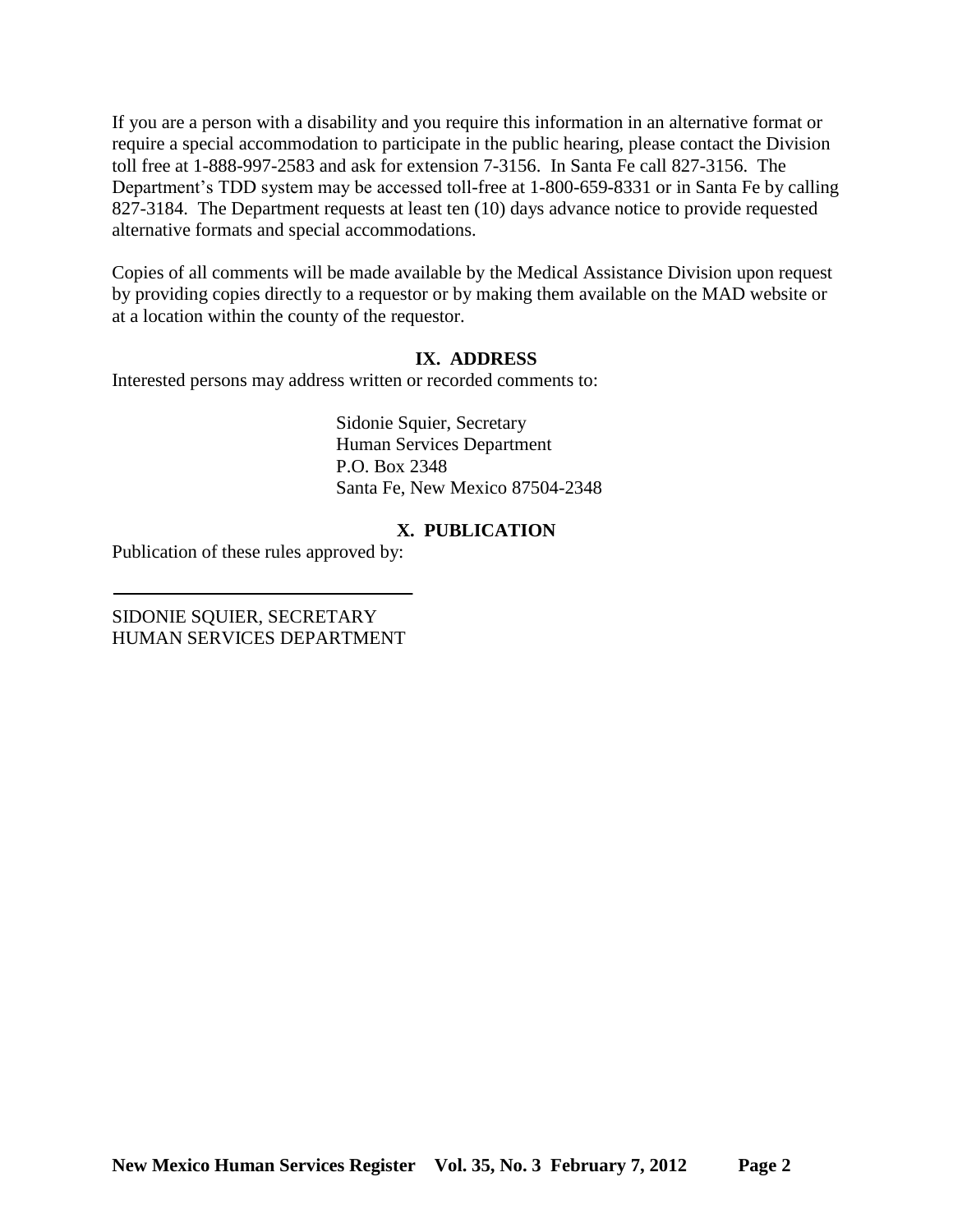#### **TITLE 8 SOCIAL SERVICES CHAPTER 300 MEDICAID GENERAL INFORMATION PART 22 ELECTRONIC HEALTH RECORDS INCENTIVE PROGRAM**

**8.300.22.8 MISSION STATEMENT:** [To reduce the impact of poverty on people living in New Mexico and to assure low income and individuals with disabilities in New Mexico equal participation in the life of their communities.] To reduce the impact of poverty on people living in New Mexico by providing support services that help families break the cycle of dependency on public assistance.

[8.300.22.8 NMAC - N, 8-1-11; A, 5-1-12]

**8.300.22.11 ELIGIBLE RECIPIENT VOLUME:** An eligible professional provider and an eligible hospital must meet eligible recipient volume criteria to qualify for incentive payments. Eligible recipient volume criteria compliance will be verified by MAD through claims and encounter data and audits. Eligible recipient volume requirements represent Title XIX (medicaid) eligible recipients as a percent of total eligible recipients, except for an eligible professional provider practicing predominately in a FQHC or RHC, who may use "needy individuals" as defined below in calculating eligible recipient volume.

A. The CMS final rule provides two options for determining patient volume percentages. New Mexico MAD will allow both options, as described below:

 (1) eligible recipient encounter method: medicaid eligible recipient encounters in any 90-day reporting period in the preceding calendar year divided by total eligible recipient encounters in same 90-day period; or

(2) unduplicated eligible recipient method: see formula below.

 (total medicaid eligible recipients assigned to the provider in any representative continuous 90 day period in the preceding calendar year with at least one encounter in the year preceding the start of the 90-day period) + (unduplicated medicaid encounters in that same 90-day period) \*100 divided by (total eligible recipients assigned to the provider in the same 90 days with at least one encounter in the year preceding the start of the 90-day period) + (all unduplicated encounters in that same 90-day period).

B. Eligible recipient volume thresholds vary by type of provider and practice location.

 (1) An eligible professional provider must meet a 30 percent medicaid eligible recipient volume threshold over a continuous 90-day period in the preceding calendar year. The only exception is for pediatricians, as discussed in 8.300.22.16 NMAC, below.

 (2) With the exception of a children's hospital, which have no eligible recipient volume requirement, an eligible hospital must meet a 10 percent medicaid eligible recipient volume threshold over a continuous 90-day period in the preceding calendar year.

 (3) An eligible professional provider practicing predominantly in an FQHC or RHC must meet 30 percent "needy individual" eligible recipient volume. To qualify as a "needy individual," patients must meet one of the following criteria:

(a) receives medicaid under an appropriate category of eligibility; or

 (b) were furnished services at either no cost or reduced cost based on a sliding scale determined by the individual's ability to pay, or were furnished uncompensated care by the provider.

 (4) A clinic or group practice may calculate eligible recipient volume using the clinic's or group's entire eligible recipient volume under the following conditions:

 (a) the clinic or group practice's eligible recipient volume is appropriate as a eligible recipient volume methodology calculation for the eligible professional provider; and

(b) there is an auditable data source to support the eligible recipient volume determination; and

 (c) all eligible professional providers in the clinic or group practice use the same methodology for the payment year; and

(d) the clinic or group practice does not limit eligible recipient volume in any way; and

 (e) if an eligible professional provider works inside and outside of the clinic or practice, the eligible recipient volume calculation includes only those encounters associated with the clinic or group practice, and not the eligible professional provider's outside encounters.

 (5) A pediatrician may qualify for a two-thirds incentive payment if their medicaid eligible recipient volume is 20-29 percent. To qualify as a pediatrician for the purpose of receiving a two-thirds payment under the medicaid EHR incentive program, the pediatrician must be enrolled as a pediatrician provider with MAD.

 [(6) An eligible professional provider and an eligible hospital may not include out-of-state medicaid recipients for eligible recipient volume requirement purposes.]